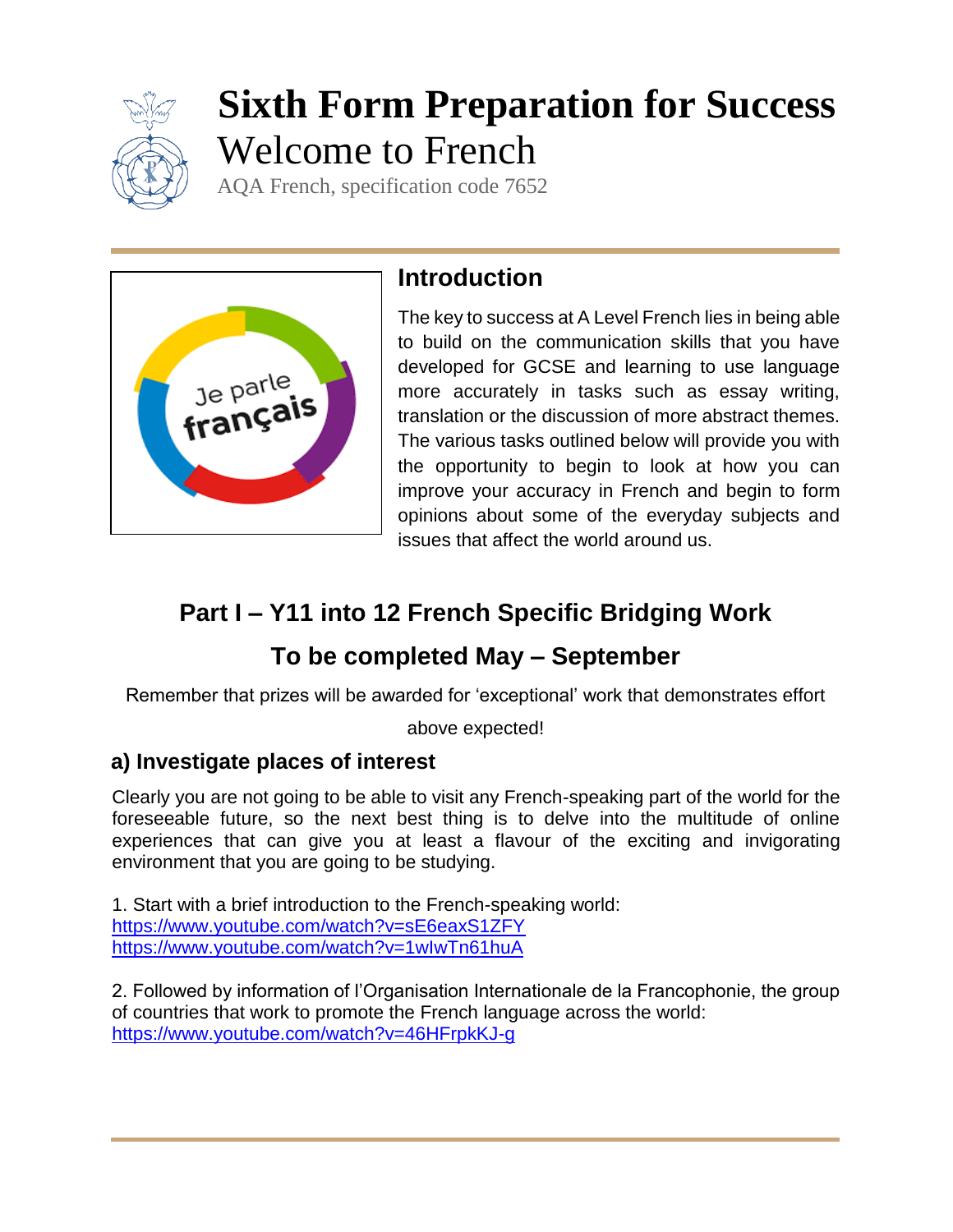3. The French that is spoken across the world is not always the same. Find out about a project travelling the globe to celebrate the richness and diversity within the Frenchspeaking world:

<http://www.caravanedesdixmots.com/>

4. The country with the greatest number of French speakers is the Central African Republic. Learn more about this fascinating country at: [https://www.youtube.com/watch?v=hepl\\_J4-c5I](https://www.youtube.com/watch?v=hepl_J4-c5I)

#### **b) Wider reading**

1. Get a head start by reading and researching around any of the literary texts that you will have the opportunity to study as part of the A Level French course. You can choose from the following:-

- Molière : *Le Tartuffe*
- Voltaire : *Candide*
- Guy de Maupassant : *Boule de Suif et autres contes de la guerre*
- Albert Camus : *L'étranger*
- Françoise Sagan : *Bonjour tristesse*
- Claire Etcherelli : *Elise ou la vraie vie*
- Joseph Joffo : *Un sac de billes*
- Faïza Guène : *Kiffe kiffe demain*
- Philippe Grimbert : *Un secret*
- Delphine de Vigan : *No et moi*

2. Download a newspaper app such as *20minutes* onto your phone. Read at least two newspaper articles per week and attempt to translate some or all parts of the articles you have read into English.

3. Obtain a copy of the grammar book *Action Grammaire!: New Advanced French Grammar* by [Phil Turk](https://www.amazon.co.uk/Phil-Turk/e/B0034OQ2CY/ref=sr_ntt_srch_lnk_1?qid=1532075898&sr=1-1) and Geneviève Garcia Vandale or *Mot à Mot* by Paul Humberstone (both available on Amazon) and work on any areas where you feel you need to consolidate your knowledge and understanding.

#### **c) Compulsory tasks**

1. Visit [http://www.ecoledelarepublique.fr/article-liste-despaysfrancophones-](http://www.ecoledelarepublique.fr/article-liste-despaysfrancophones-66242232.html)

[66242232.html](http://www.ecoledelarepublique.fr/article-liste-despaysfrancophones-66242232.html) which contains a list of all of the countries in the world that have French as an official language. You need to choose one of the countries (other than France) and put together a detailed presentation in French to introduce the country. You will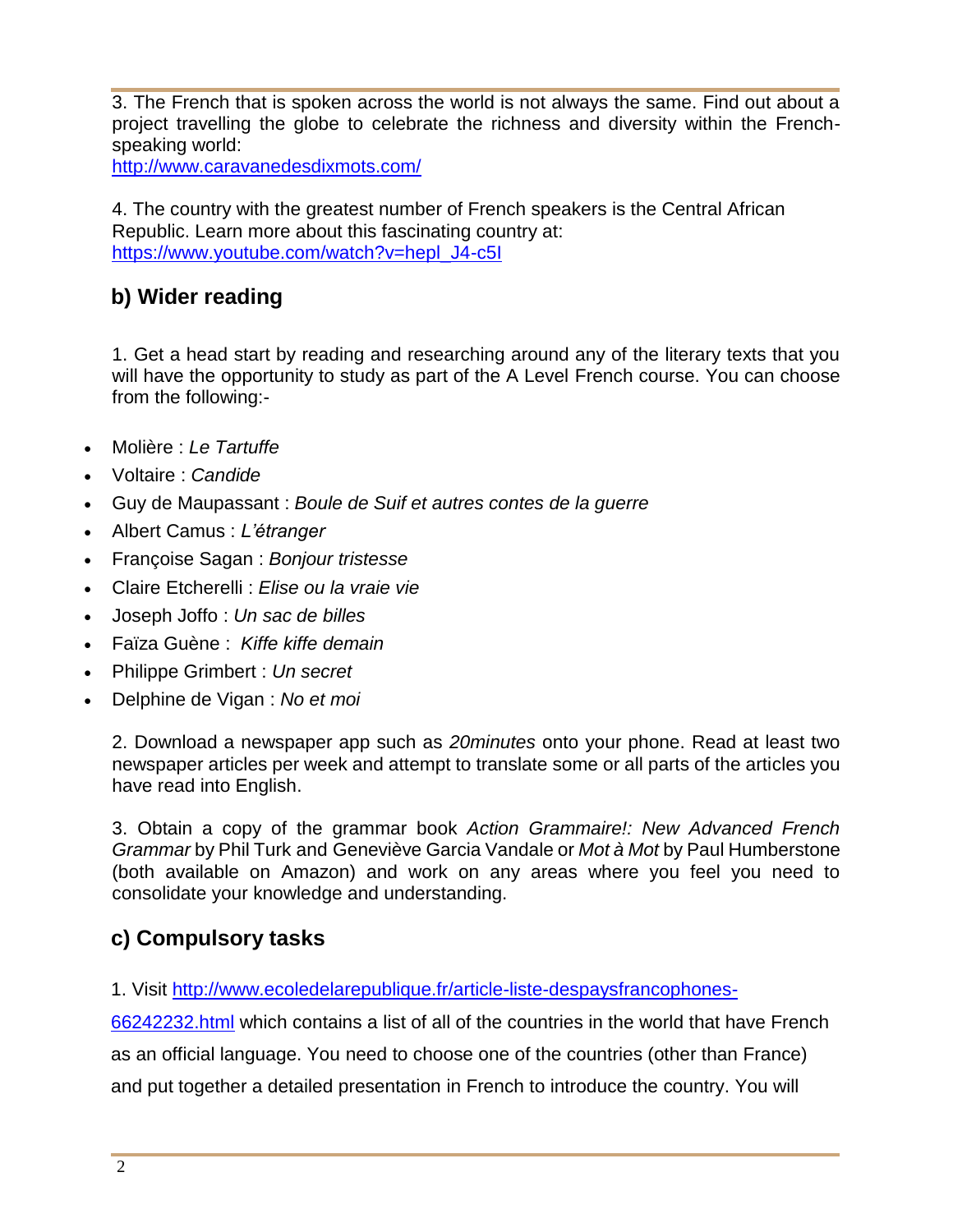need to include as much relevant information as possible with particular emphasis on the following:-

- The political make-up of the country
- Its geography and recent history
- The cultural life of the country, including food, traditions and music
- An aspect of life in the country that you have found particularly interesting

2. Revise all GCSE grammar. You can use the following websites:-

<https://www.language-gym.com/#!/>

<https://conjuguemos.com/>

[https://wn.com/Study\\_french](https://wn.com/Study_french)

<https://personal.colby.edu/~bknelson/SLC/>

[https://www.memrise.com](https://www.memrise.com/)

#### **d) Stretch!**

Get interested in all things French!

1. Find out what is happening in the news via some of the French-speaking world's 24 hour news channels. Click on any reference to the word *Direct* in order to watch the programme live:-

[www.bfmtv.com](http://www.bfmtv.com/)

[www.france24.com/fr](http://www.france24.com/fr)

[www.tv5monde.com](http://www.tv5monde.com/)

[www.lci.fr](http://www.lci.fr/)

[www.cnews.fr](http://www.cnews.fr/)

[www.franceinfo.fr](http://www.franceinfo.fr/)

[www.rtbf.be/info](http://www.rtbf.be/info)

[www.rts.ch/info](http://www.rts.ch/info)

[www.ici.radio-canada.ca](http://www.ici.radio-canada.ca/)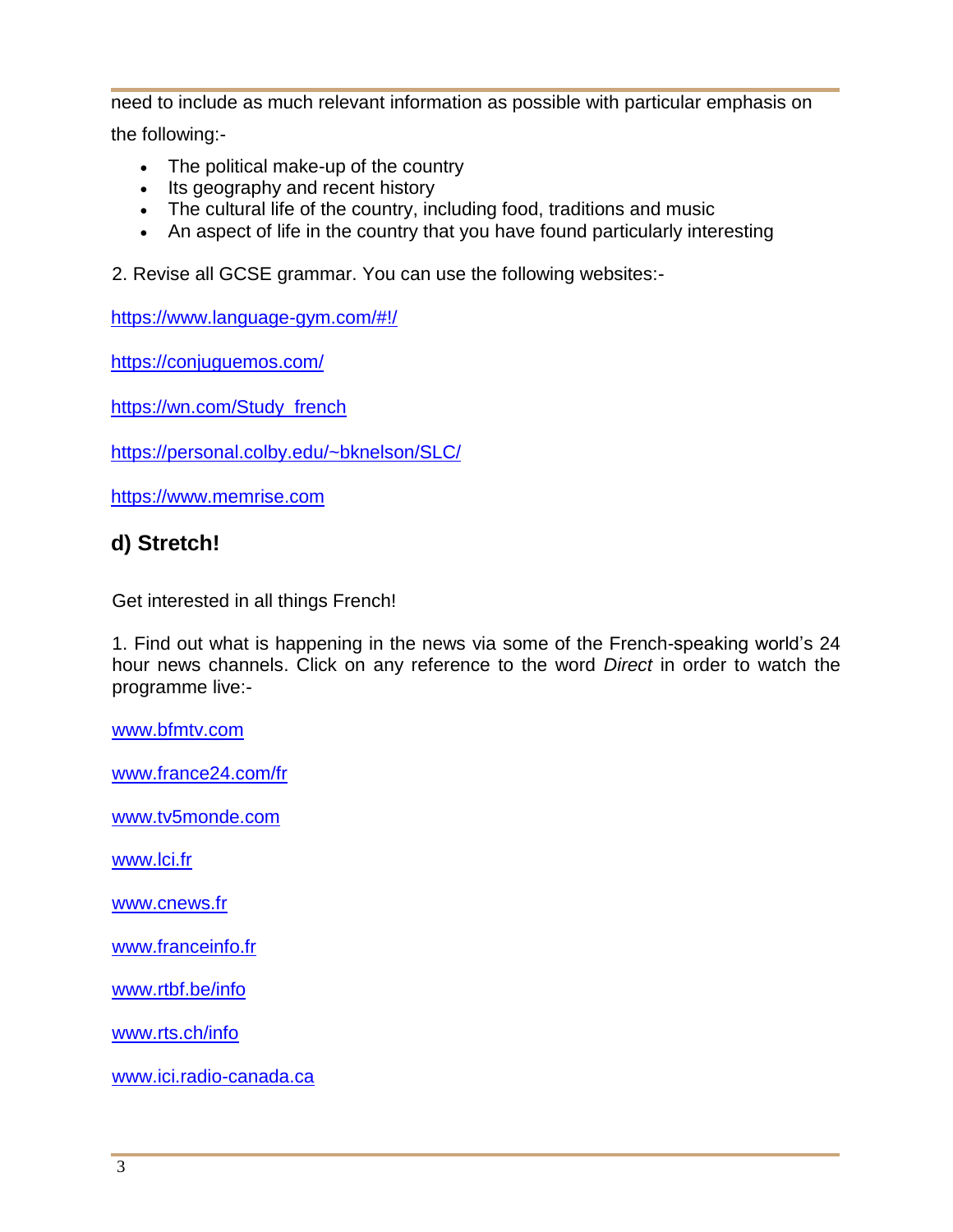2. Watch *La Haine* and, if you can, *L'Auberge espagnol* and *Entre les Murs*. Failing that, look for any other film in French with English subtitles if possible. With France being the birthplace of modern cinema, the choice is endless! Let us know of any hidden gems that you discover.

3. Try watching a French language TV series. Many such as *Les Revenants*, *Baron Noir*  and *Engrenages* are available on Netflix or Amazon Prime Video and for free in the Walter Presents area of All4.

4. Create a Spotify playlist of French language music (if current pop music is not your cup of tea, look for alternative French music or whatever type you like as there will be an equivalent in French).

5. Log onto the Kerboodle website (use the login provided by school). Get familiar with the course resources and with the topics that you will be studying from September: [https://www.kerboodle.com](https://www.kerboodle.com/)

## **Part II - Year 12 Head Start! for completion June – September**

#### **a) The A Level course**

Familiarise yourself with what you are going to be studying in A Level French by reading through the examination specification at:

<https://filestore.aqa.org.uk/resources/french/specifications/AQA-7652-SP-2016.PDF>

### **b) Our lessons**

Now that you have an overview of the whole course, here is what you can expect to study during the first half term in Year 12:-

#### *Theme: La famille en voie de changement*

- *Describe and discuss trends in marriage and other forms of partnership*
- *Consider and discuss the merits and problems of different family structures*
- *Consider relationships between the generations and discuss problems that can arise*

A good idea at this stage is to start exploring the various topics you will study by becoming familiar with key vocabulary, a lot of which will be new to you and may appear quite complex. Think too about developing opinions and consider how you will later express these in French. Use the online versions of the A Level textbooks along with any other sources that you come across. Make a note of your findings and be prepared to share these with the class when lessons begin.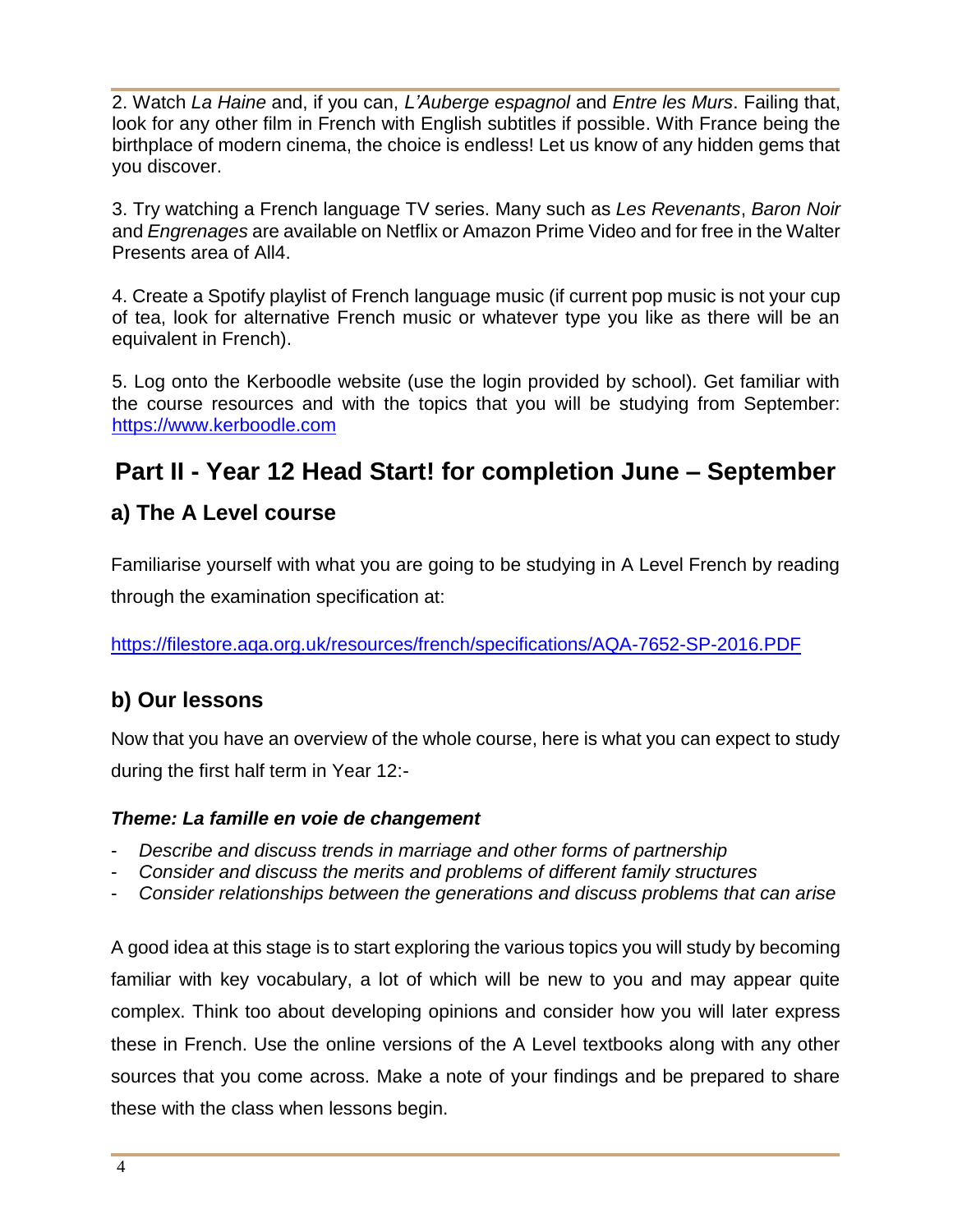#### **c) Your textbooks**

We use Kerboodle's two A Level French textbooks, one for Year 12 and the other in Year 13. These will be provided for you but you may decide to purchase your own copies in order to be able to make notes in them.

You can access both books at any time online at: **www.kerboodle.com**. Your username is usually your first initial followed by your surname and you will need to enter the school's Institution Code which is zv6. If you have any problems accessing the Kerboodle website please let us know and we can reset your password to match your username. Once you have successfully logged in you will be prompted to choose your own bespoke password.

#### **d) Additional tips and advice**

1. Learn on the go! Download all the free versions of French apps that you can find onto your phone. They will be useful to practise vocabulary and some even offer exam-style reading comprehension questions. Well known language learning apps include Duolingo, Babbel, HelloTalk, Memrise and LyricsTraining.

2. One of the biggest requirements of stepping up to A Level is being able to master grammar. Revise and revisit as much grammar as you can with particular emphasis on:-

- conjugations (regular and irregular verbs) in the present, *passé composé,* imperfect and future tenses.

- when to use the *passé composé* and the imperfect tense.

- pronouns, particularly reflexive, direct and indirect object pronouns, and where they go in a sentence.

- the difference between *qui* and *que*.

3. A new area that you will be required to study at A Level French is literature and you will be expected to read a text and write about it in French. A good site to familiarise yourself with studying literature is [www.etudes-litteraires.com/](http://www.etudes-litteraires.com/)

4. The bridging work in part 1 contains an extensive list of useful French language websites and links. Another to consider and one which can help with developing your listening and reading skills is Radio France Internationale's website [\(www.rfi.fr/fr\)](http://www.rfi.fr/fr). The site contains a daily news programme under the title *En français facile* which comes with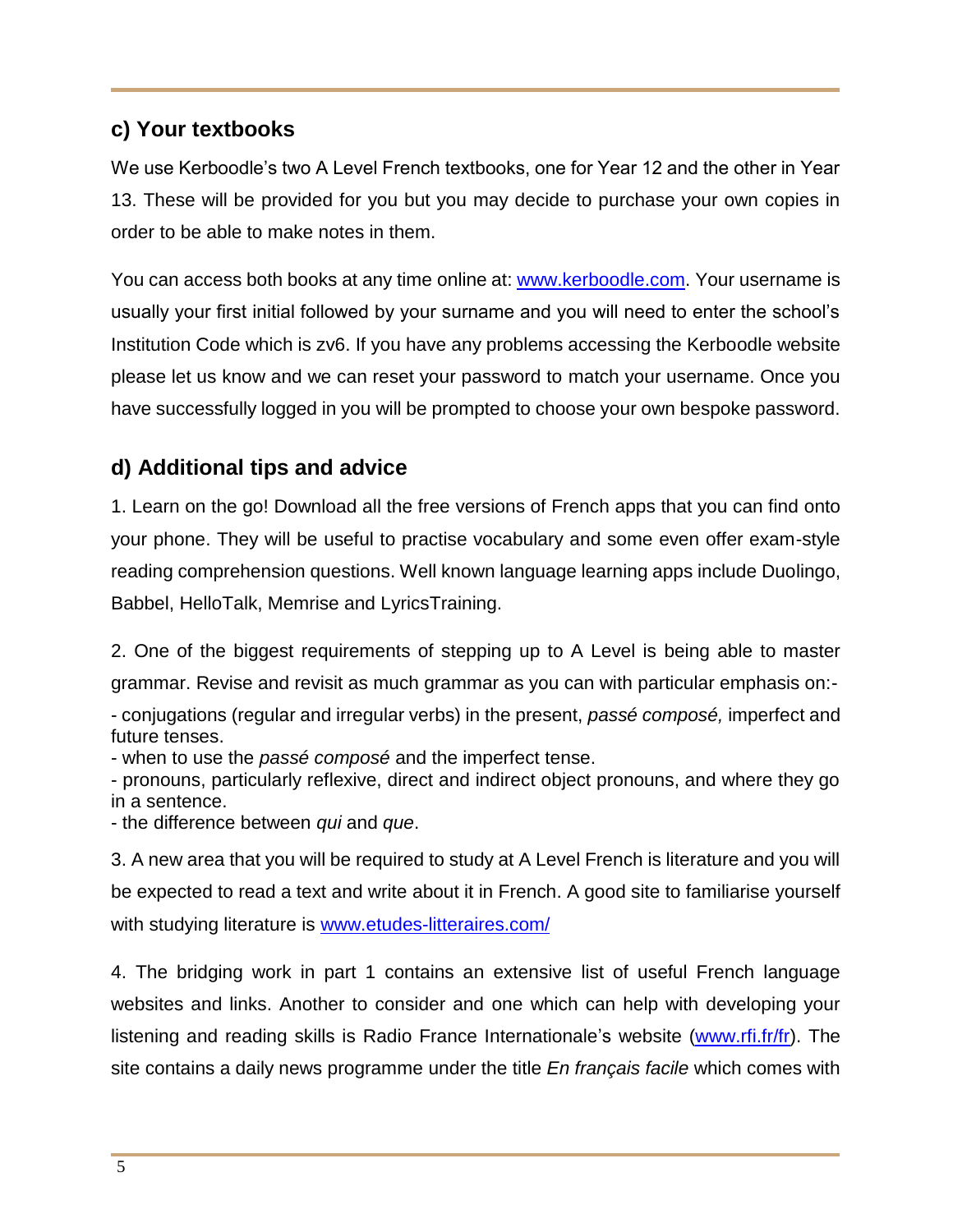a transcript. To find it, click on *RFI Savoirs* on the homepage followed by *Learn and Teach French*.

5. Language learning is not just fun and highly rewarding but it can also be good for you! There is extensive research to show that the ability to speak more than one language improves cognitive function which comprises multiple mental abilities, including learning, thinking, reasoning, remembering, problem solving, decision making and attention. At McAuley we have been invited to take part in a project organised by the University of Cardiff which allows Sixth Form students to access university style themes and even lectures online. You can find out more, see a full timetable of events and explore a whole host of learning opportunities in French and other languages at [https://hwb.gov.wales/playlists/view/bbf64e57-3191-4a6d-94b3-f08b3dc5af69/en/3](https://owa2.mcauley.org.uk/owa/redir.aspx?C=ims_hM7vXGPo-wGsybshQOrV3gCbynl7PidYw_1o3Cvgx5f4LgbYCA..&URL=https%3a%2f%2fhwb.gov.wales%2fplaylists%2fview%2fbbf64e57-3191-4a6d-94b3-f08b3dc5af69%2fen%2f3) or via the Twitter page @MFLmentoring.

6. Developing independent study skills is a key requirement in all A Level subjects and for French in particular. A significant part of your final speaking examination at the end of Year 13 will comprise an Independent Research Project and you will be expected to have chosen and begun working on your theme before completing Year 12. Now is the perfect time to start thinking about possible themes. The University of Cardiff project contains a number of possible ideas, but the possibility is pretty much endless. In previous years students have focused on themes such as famous French-speaking fashion designers and musicians as well as areas as diverse as the differences in the French spoken in the Canadian province of Québec, tourism and art. The key is to focus on an area in which you are interested, a subject about which you will be able to find sufficient information and ultimately be able to talk about confidently in French for an extended period of time.

7. Again with a view to developing your ability to study independently, research opportunities to work in French-speaking areas of the world or with multinational companies such as Nestlé, Total (petrochemicals), Bombardier (jet and rail manufacturing), Publicis (advertising), Accor (hotels), Capgemini (IT), Groupe PSA (Peugeot, Citroën, Opel, Vauxhall), Vivendi (broadcasting and entertainment), Danone (food production), Vinci (construction), L'Oréal and LVMH (Louis Vitton, Dior, Tiffany & Co.) which all have French as their main working language. Look for online resources that